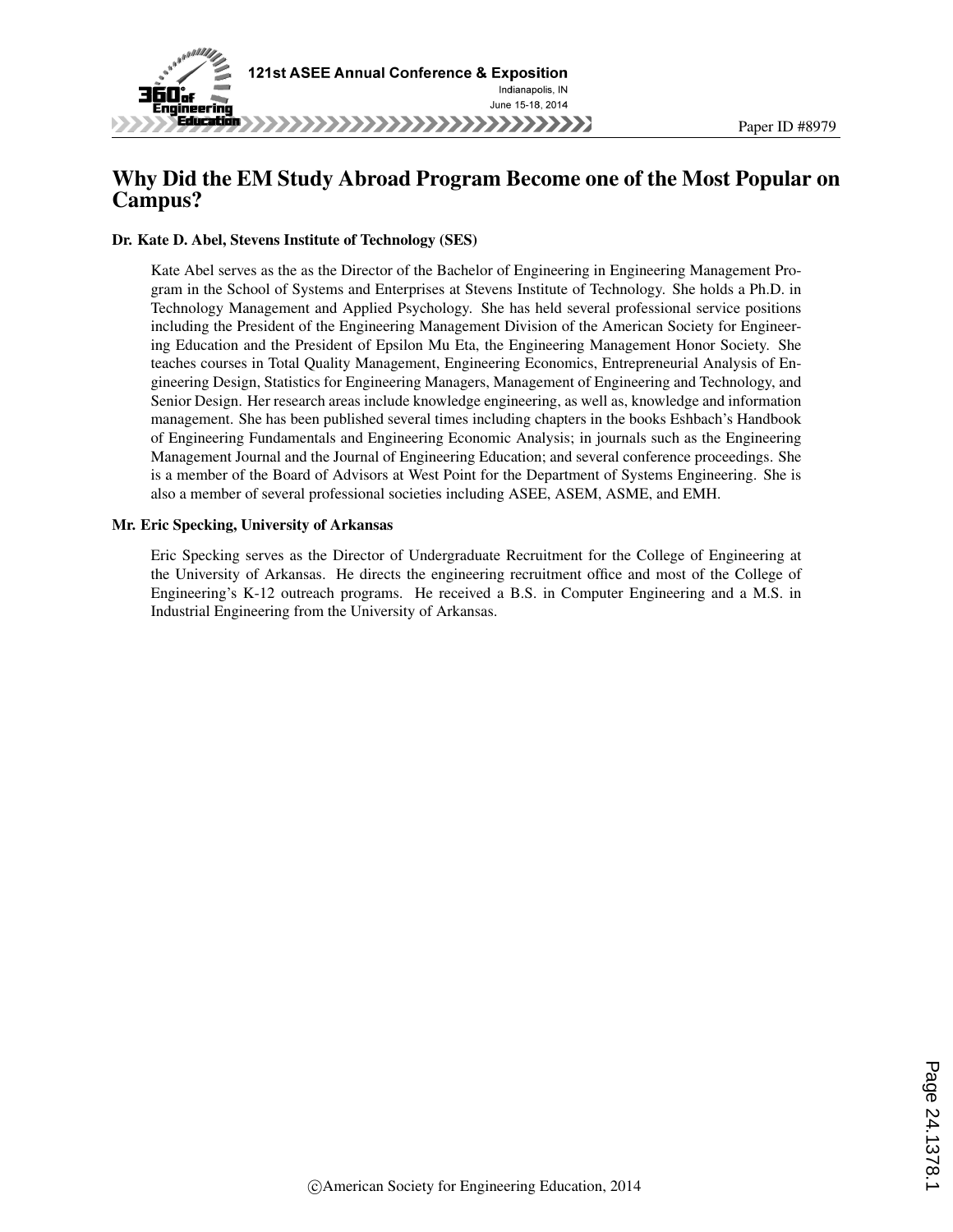# **Why Did the EM Study Abroad Program Become one of the Most Popular on Campus?**

#### **Abstract**

Traditionally, less than 1% of all American college students in any degree level study abroad, but study abroad became very popular at Stevens Institute of Technology in 2013.<sup>5</sup> In 2013, the Engineering Management Program at Stevens instituted a new study abroad program which was reported about generally in an article presented at the 2013 ASEE Conference<sup>9</sup>. The Engineering Management Study Abroad program consisted of a two-week intensive Stevens course, taught by a Stevens professor in Italy. To further enhance the experience, students from the University of Mexico, Guadalajara and the University of Naples also participated in the 2013 course. It ended up being one of the most popular study abroad program in Stevens's history. It is the intent of the Engineering Management program at Stevens to run the course again in 2014. The proposed study for this article is to survey the applicants of the 2013 and 2014 Engineering Management study abroad program to determine what it is about this particular course and program that has spurred such interest and desire on the part of the students to suddenly participate in study abroad. The goal of the study would be to gain knowledge about these factors in order to be able to duplicate the situation for other study abroad opportunities at Stevens, and perhaps elsewhere.

# **Introduction**

Study abroad is espoused as something that will improve the quality of a student's education. Many in the study abroad field feel strongly that it greatly impacts not only a student's education, but also the student's life. But the long-term benefits were mostly qualitative and subjective. In 2012, that changed when Dwyer and Peters working for the Institute for the International Education of Students completed the first large-scale survey exploring the long-term impact of study abroad. They analyzed data from over 3,400 respondents and found that study abroad is a defining moment in a student's life and has a lifelong impact on personal growth, intercultural development, as well as educational and career attainment<sup>2</sup>.

Goodman also from the Institute of International Education (IIE) says that beyond this, study abroad also cultivates global leaders<sup>4</sup>. Goodman gives examples of this with the Boren Award and Fulbright Program; both of which acknowledge study abroad participants. Alumni of the Boren Award, which is sponsored by the National Security Education Program and administered by IIE, have risen to leadership roles in the federal government. While many Fulbright alumni are ambassadors, members of congress, judges, university presidents, and over 40 have won the Nobel Prize for ideas and research they started while studying abroad.

There are other benefits to study abroad both in and outside of the classroom since every interaction is an opportunity to learn. Of course weekend trips to cultural sites and museums can add to learning. But even more mundane activities like grocery shopping can become an educational adventure. Simply being immersed in a culture truly helps to solidify the learning of a language and a different way of living. So by studying abroad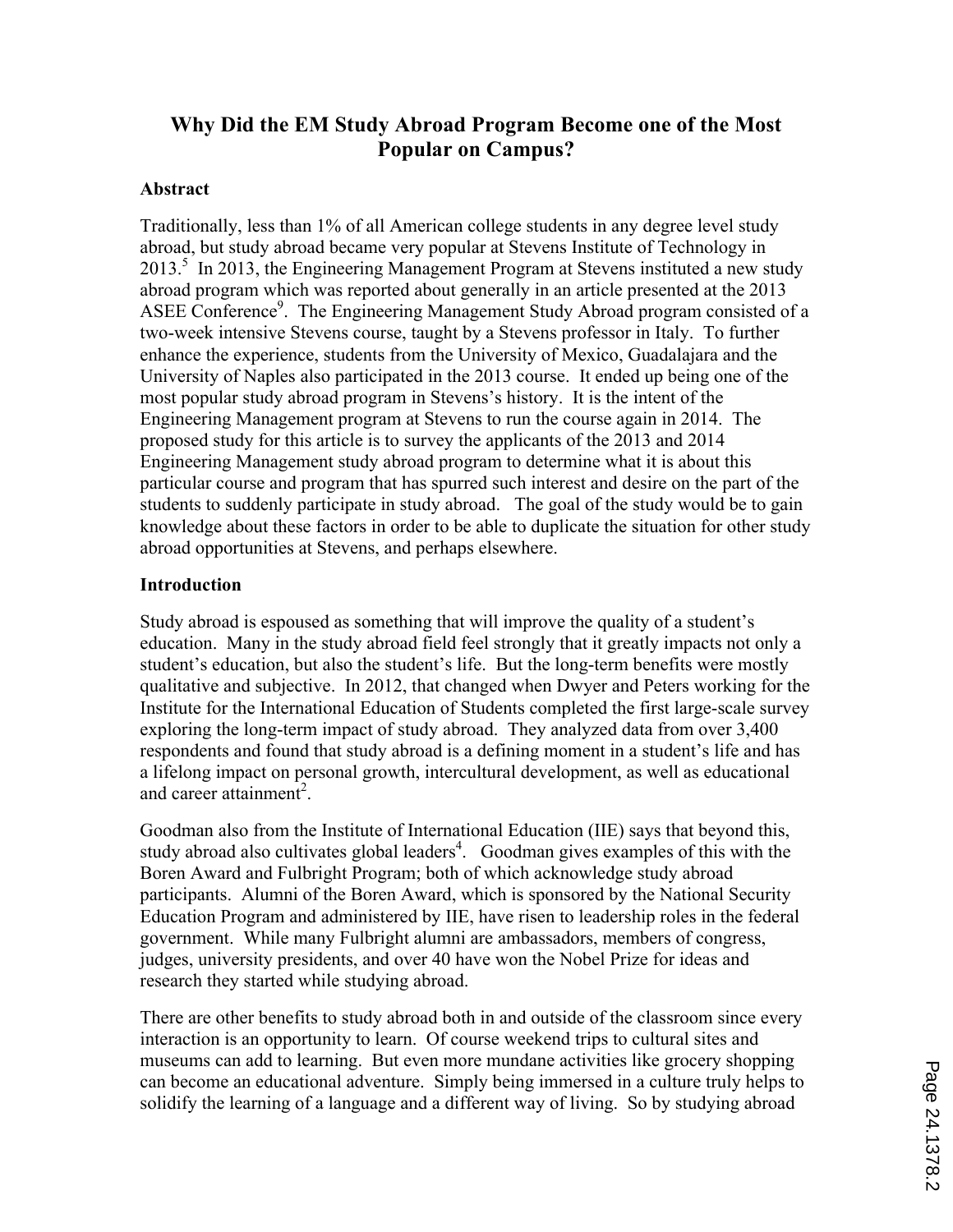one is broadening their own perspective of the world. Additionally, graduate schools and employers look favorably upon study abroad on a resume.

Moreover, the National Academy of Engineering on Educating the Engineer of 2020 calls for tomorrow's engineers to be able to live, learn, and understand other cultures and environments.<sup>7</sup> ABET outcome h calls for engineers to have a "broad education" necessary to understand other cultures and environments".<sup>3</sup>

# **The Need**

Given all the benefits of study abroad, and the calls by ABET, NAE, employers, and others to have students participate in study abroad, one would think that most students would study abroad. But the fact is less than 15% of students working toward a bachelors degree study abroad.<sup>4</sup> And only 4-5 percent of those are undergraduate engineers.<sup>5</sup> Engineers, more likely than other majors, will work for an organization with some part of their manufacturing or supply chain oversees. As engineers they will be more interrelated to this overseas connection. But if study abroad is something very few engineers undertake, how will the engineers of the future be prepared to think and work in this global marketplace?

When investigating the reasons few engineers study abroad, several themes emerge. First, engineering rarely requires the study of a foreign language. This would limit engineers to study abroad in English speaking countries, or severely limit study abroad opportunities to countries whose language is already spoken in the home.

Second, engineers typically have very technically specific courses. Finding these specialized courses at foreign universities is difficult, and at non-technical universities almost impossible.

Thirdly, students generally have a skewed idea of how much time or money might be required to participate in study abroad. As such they may not even consider study abroad as an option to their otherwise very full academic requirements.

So when the Engineering Management Department at Stevens designed a brand new study abroad opportunity for engineers, it took great pains to set it up in a way that research showed was positive from the view of the student. Much of the information was gathered and analyzed through previous research published with ASEE in 2013.<sup>9</sup> Historically at Stevens, between 2008 and 2012, a total of only 30-40 students participated in varied study abroad events each year. When the Engineering Management program rolled out it's 2013 TG 421- Italy offering, it was at capacity within two weeks, with a waiting list. Although there were only 16 available slots in the Italy class, almost 30 Stevens's students applied to attend. That is the same number as ALL of the students that would normally study abroad at Stevens in an average year. Why did study abroad suddenly become so popular at Stevens? What was it about this particular program that propelled it to be the most sought after study abroad program in Stevens's recent history? Determining that was the purpose of this research.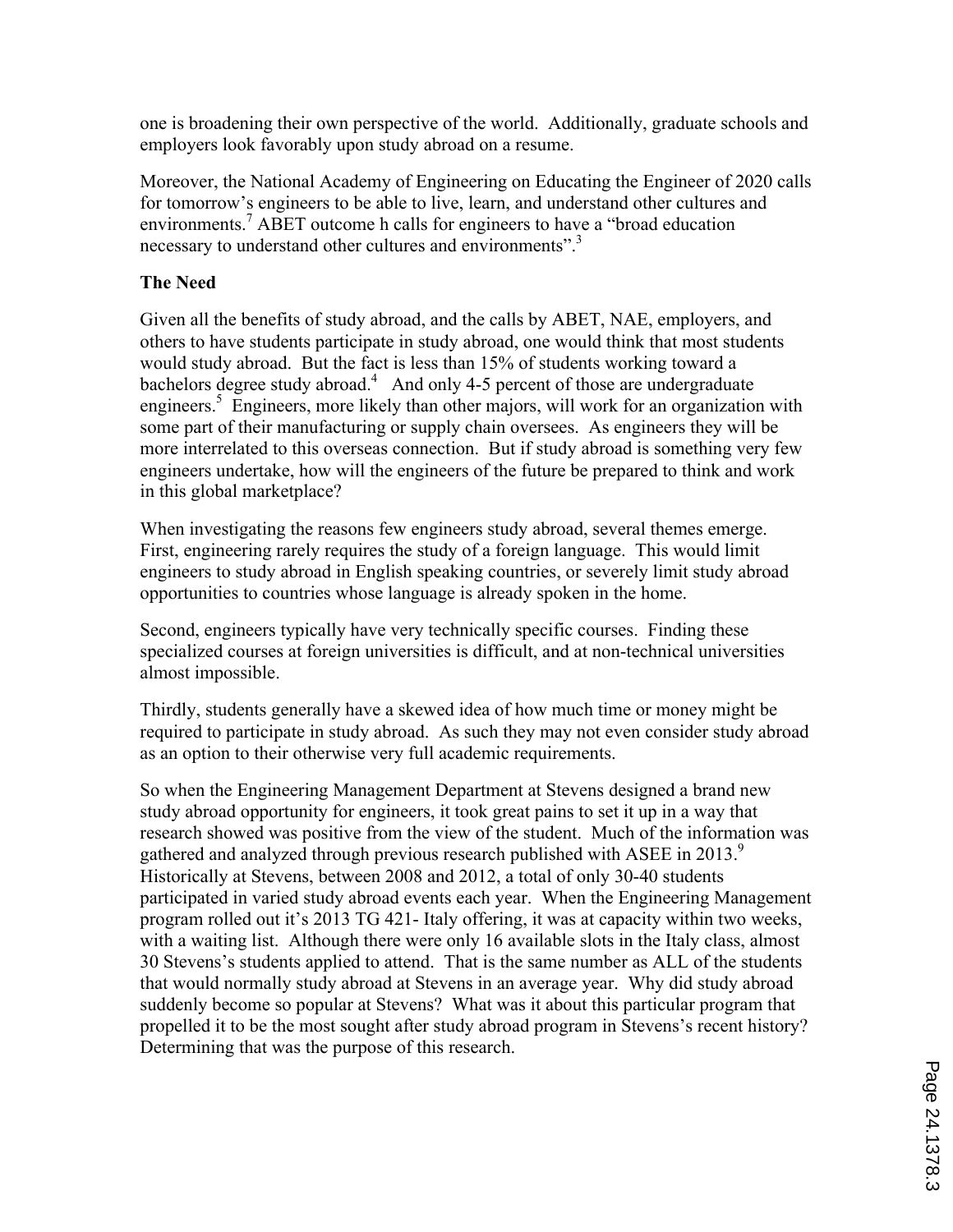# **Population**

The Engineering Management Program discussed herein is housed in the School of Systems and Enterprises at Stevens Institute of Technology, a small, private, urban campus across the Hudson River from Manhattan in New Jersey. Approximately 3000 undergraduate students are enrolled, the majority of whom are engineering students.

The 2013 study abroad program at Stevens was so successful that the University of Arkansas was invited to participate. The University of Arkansas is a large, public, rural University with around 25000 students and over 2900 undergraduate engineering students. The College of Engineering is 19% female and 20% ethnic minority.

### **The Survey**

The survey consisted of six identification questions, four blocks of six to ten questions on importance and an open response question as seen below. This tool was modeled by culminating the results of Vistawide, Dwyer and Peters, SIT Study Abroad, Northwestern University, and Berdan.<sup>1, 2, 8, 10</sup> The complete survey is below.

- Q1. What Institution do you attend?
- Q2. What is your classification?
- Q3. What department are you a part of?
- Q4. Are you a member of the Honors College (UofA Students)/Honors or Scholars Programs (Stevens)?
- Q5. Gender
- Q6. Is this your first overseas experience?
- Q7. In the below table (table 1), please indicate the significance of each reason related to your personal growth in relation to why you chose to apply for the Stevens/UofA 2 week Study Abroad opportunity in Italy.

|                                                                                       | Not at all<br>Important | Very<br>Unimportant | <b>Neither</b><br>Important nor<br>Unimportant | Very Important | Extremely<br>Important | Not Applicable |
|---------------------------------------------------------------------------------------|-------------------------|---------------------|------------------------------------------------|----------------|------------------------|----------------|
| To improve network & form<br>valuable contacts                                        |                         |                     |                                                |                |                        |                |
| To acquire new/different<br>perspective on global issues                              | ∩                       | ∩                   | $\odot$                                        | R              | ⋒                      | ⋒              |
| To expand your world view                                                             | ∩                       | ∩                   | ⋒                                              | ∩              | ∩                      | ∩              |
| To experience another<br>culture/country                                              | ∩                       |                     | ⋒                                              |                | ⋒                      | ⋒              |
| To experience the allure of<br>international travel                                   |                         |                     |                                                |                |                        |                |
| To assist with learning a foreign<br>language                                         | ◉                       | ∩                   | $\circledcirc$                                 | ∩              | $\odot$                | ∩              |
| To enhance your degree<br>(improve academic credentials)                              | ⋒                       | ⋒                   | ⋒                                              | ⋒              | ⋒                      | O.             |
| To enhance employment<br>opportunities (gain competitive<br>edge)                     | ⋒                       |                     | ⋒                                              | ⋒              | ⋒                      | ⋒              |
| For own personal growth                                                               |                         |                     |                                                | ⋒              |                        | ⋒              |
| The last Study Abroad<br>opportunity available before<br>graduation, so why not apply | ⋒                       |                     | ∩                                              |                | ⋒                      |                |
| Other (please specify)                                                                |                         |                     |                                                |                |                        | ⋒              |

**Table 1: Personal growth**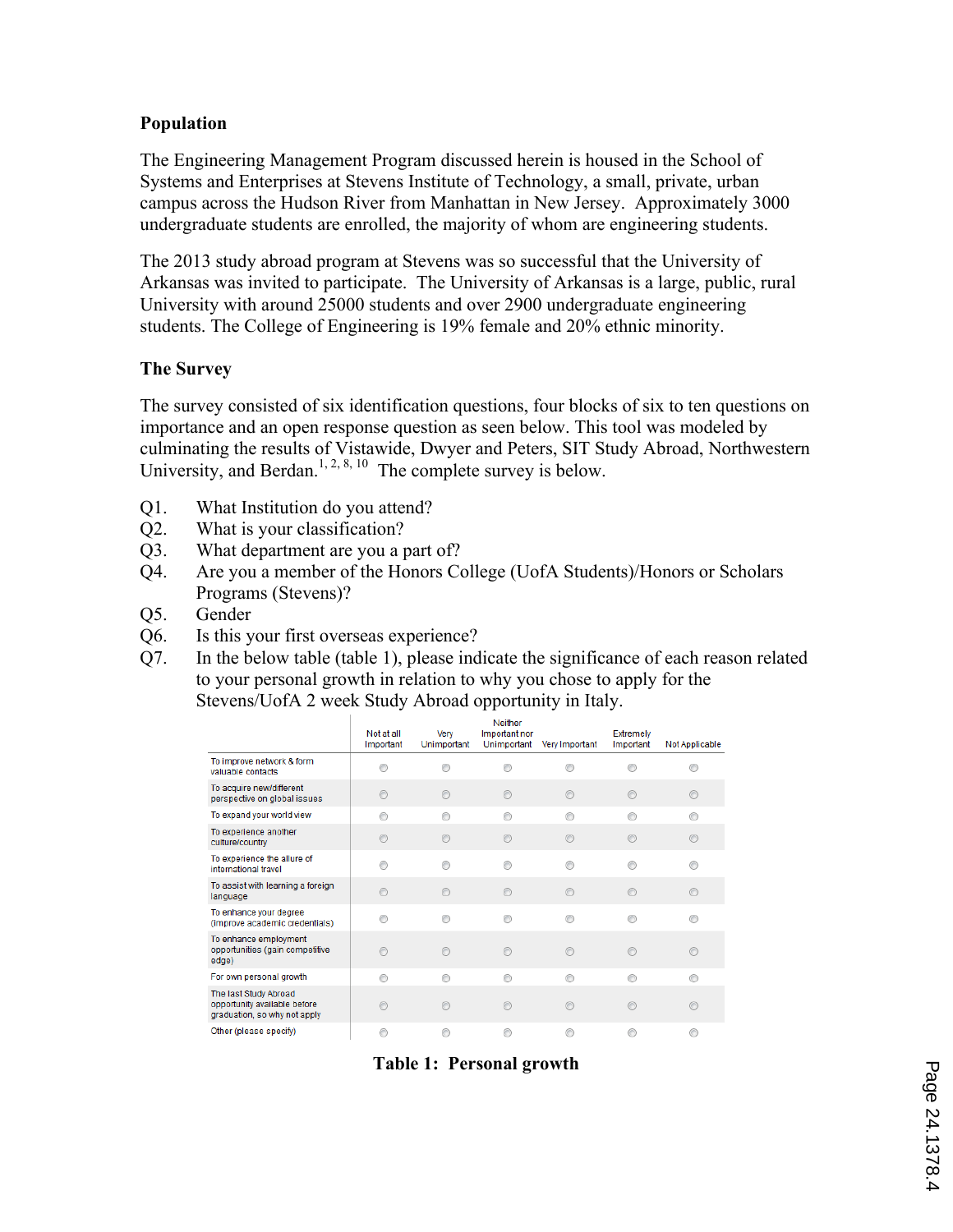Q8. In the below table (table 2), please indicate the significance of each reason why you chose to apply for the Stevens/UofA 2 week Study Abroad opportunity in Italy.

|                                                                              | Not at all<br>Important | Very<br>Unimportant | Neither<br>Important nor<br>Unimportant | Very Important | Extremely<br>Important | Not Applicable |
|------------------------------------------------------------------------------|-------------------------|---------------------|-----------------------------------------|----------------|------------------------|----------------|
| Ease of not having to find your<br>own study abroad opportunity              |                         | ∩                   | ⋒                                       | ∩              |                        | ⋒              |
| Ease in signing up, registering,<br>enrolling                                | ∩                       | $\circledcirc$      | $\odot$                                 | $\circledcirc$ | ⋒                      | $\circledcirc$ |
| Monetary aspects were<br>easy/easier than other<br>opportunities             | ⋒                       | ∩                   | ◉                                       | ◉              | ⋒                      | ⊙              |
| Dates of the trip were<br>convenient/ more convenient<br>than others         | ⋒                       | ∩                   | $\odot$                                 | $\odot$        | e                      | €              |
| Ease of knowing the course<br>was already accepted as<br>Stevens/UofA credit |                         | ∩                   | ⋒                                       | ∩              | ⋒                      | ∩              |
| Ease of traveling with a group<br>(i.e. not alone)                           | ∩                       | ◉                   | $\odot$                                 | ∩              | $\odot$                | $\odot$        |
| Ease of staying in a hotel with<br>others you know                           | O.                      | ∩                   | ⋒                                       | ∩              | ⋒                      | ∩              |
| Ease of taking a class in<br>English as a study abroad<br>option             | ⋒                       | ∩                   | $\odot$                                 | ∩              | e                      | $\circledcirc$ |
| Other (please specify)                                                       |                         | ∩                   | €                                       | ∩              |                        | ⋒              |

#### **Table 2: Ease of being part of Italy program**

Q9. In the below table (table 3), please indicate the most important thing you hope to gain from a study abroad experience.

|                                                            | Not at all<br>Important                 | Very<br>Unimportant | Neither<br>Important nor<br>Unimportant | Very Important | Extremely<br>Important | Not Applicable |
|------------------------------------------------------------|-----------------------------------------|---------------------|-----------------------------------------|----------------|------------------------|----------------|
| Creative problem solving<br>experience                     |                                         | ∩                   |                                         |                |                        |                |
| Self confidence/personal<br>growth                         | ⊙                                       | ◉                   |                                         | ◎              |                        | O              |
| Getting more comfortable with<br>unfamiliar situations     |                                         | ∩                   |                                         | ⋒              |                        | ⋒              |
| Adaptability in culturally diverse<br>environments         | ∩                                       | $\odot$             | ⋒                                       | ∩              |                        | €              |
| Awareness of global<br>economies                           |                                         | ∩                   |                                         |                |                        |                |
| Improved communication skills                              | $\odot$                                 | $\odot$             | ∩                                       | ⋒              | ⋒                      | ∩              |
| Long lasting international<br>friendships/contacts/network |                                         | ⋒                   |                                         |                |                        |                |
| Simple knowledge of another<br>culture/language            |                                         | ⋒                   |                                         | A              |                        |                |
| Other (please specify)                                     |                                         |                     |                                         |                |                        |                |
|                                                            | Toble 2. Hana to goin from study abroad |                     |                                         |                |                        |                |

- **Table 3: Hope to gain from study abroad**
- Q10. In the below table (table 4), please indicate if the dates of the Stevens/UofA 2 week Study Abroad opportunity in Italy worked for your schedule.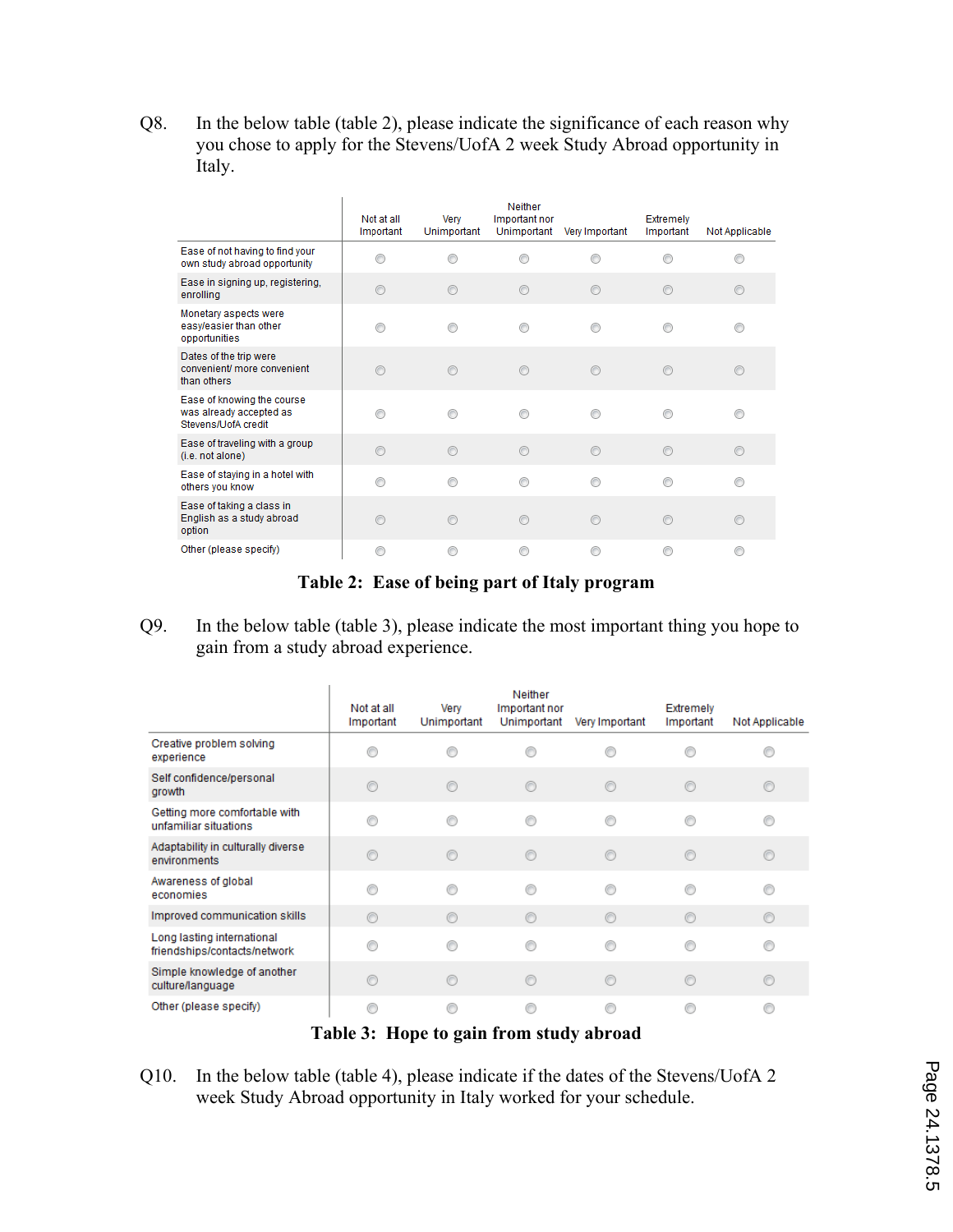|                                                                                      | Not at all<br>Important | Verv<br>Unimportant | Neither<br>Important nor<br>Unimportant | Very Important | Extremely<br>Important | Not Applicable |
|--------------------------------------------------------------------------------------|-------------------------|---------------------|-----------------------------------------|----------------|------------------------|----------------|
| Dates of the trip allowed me to<br>be with my family the remainder<br>of the summer  |                         |                     |                                         |                |                        |                |
| Dates of the trip allowed me to<br>work the rest of the summer                       |                         | $\circledcirc$      | $\odot$                                 | $\circledcirc$ | $\circ$                | O              |
| Dates of the trip allowed me to<br>take other classes the<br>remainder of the summer |                         |                     |                                         | ∩              |                        |                |
| Dates of the trip allowed me to<br>travel the rest of the summer                     |                         | ∩                   | ∩                                       | ∩              |                        | C              |
| Dates of the trip played no role<br>in wanting to attend TG 421-Italy                |                         |                     |                                         | ⊙              |                        | €              |
| Other (please specify)                                                               |                         |                     |                                         |                |                        |                |

### **Table 4: Timing of program**

Q11. What was the main reason you chose the Stevens/UofA 2 week study abroad program in Italy over other study abroad experiences?

### **Methodology and Hypothesis**

Research showed that many study abroad supporters were in general agreement as to what students gain by study abroad.<sup>1, 2, 8</sup> Learning a language, improving personal networks, expanding world view, enhancing education and employment opportunities were the major reasons behind a student's desire to study abroad. However, the authors hypothesized that there might be something else specific to the Italy study abroad opportunity that made it more desirable than other study abroad opportunities. To investigate this, a survey was created.

The survey was distributed to the 2013 and 2014 Italy Study Abroad program applicants from Stevens and University of Arkansas. The survey was approved by the University of Arkansas Internal Review Board for research on human subjects and sent via email which included a link to the survey. In order to encourage participation in the survey, multiple reminders were sent. Additionally, those students who completed the survey were eligible for prizes drawn at random.

#### **Results**

The results, as shown in this document, were developed from a 22% response rate.

In order to understand the results, the researchers had to first analyze the demographics of the participants. They found that the majority of the respondents were 2014 participants, upper classmen, and from multiple engineering disciplines (43% from mechanical engineering). 52% of these respondents were part of an honors or scholars program, 52% were female and 55% have traveled abroad prior to applying. Since the survey was sent to a targeted group, the researchers knew it would not match demographic data for either institution.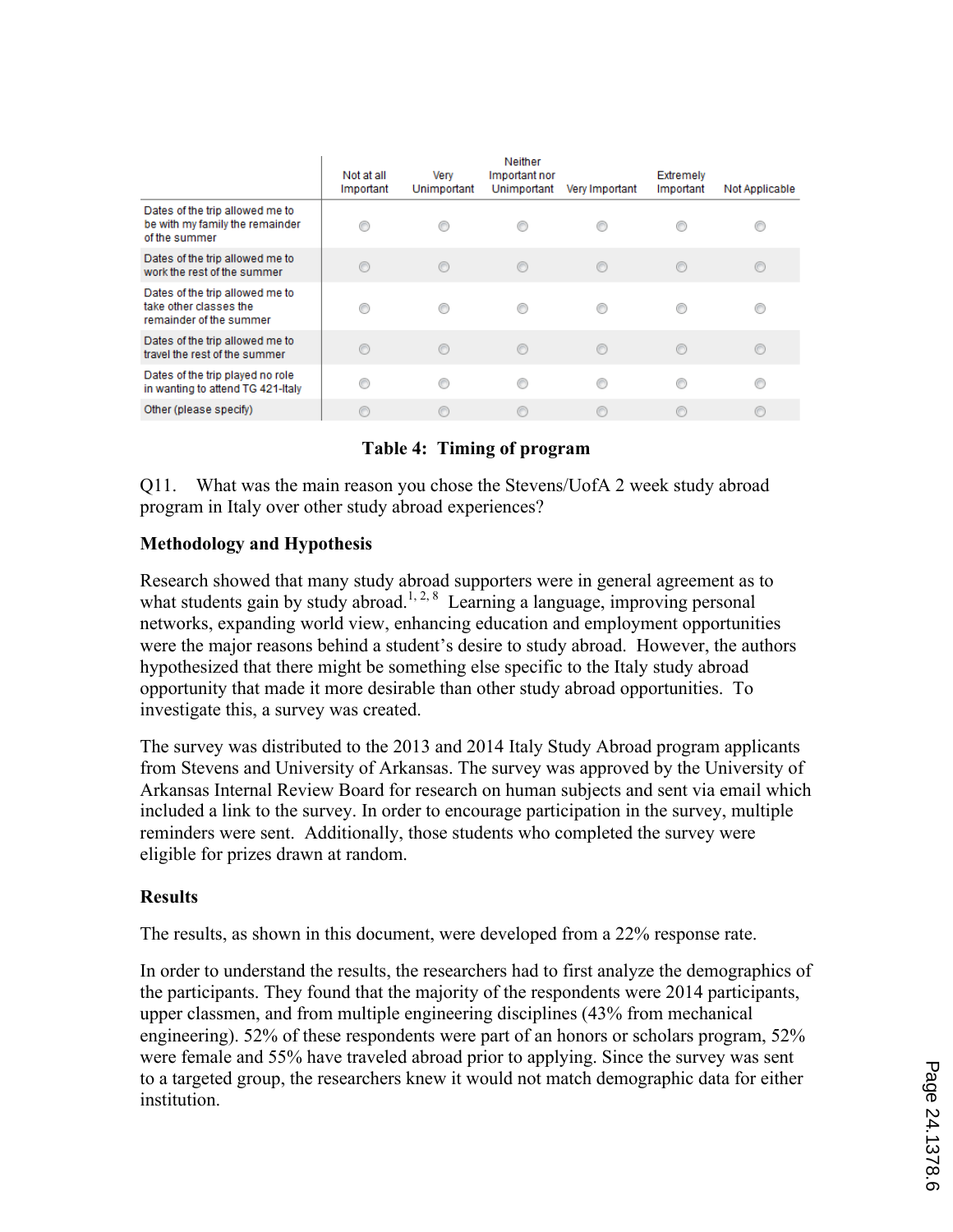The main questions from the survey were block questions 7 through 10. These questions were asked to gain insight as to why the engineering student chose to apply to the program with regards to personal growth, ease of being part of program, hope to gain, and timing. These questions used a 5 point Likert-type scale. Any question with a mean greater than 4 was considered important. A mean of 3 was indifferent while less than 3 was unimportant.

Block question 7 on personal growth showed that the respondents wanted to study abroad to acquire a new/different perspective on global issues, expand world view, experience another culture, experience the allure of international travel, enhance overall academic experience, enhance employment opportunities and for personal growth. This is consistent with previous research and shows that the same aspects apply to engineering students. $1, 2, 8$ 

Most questions within this block were ranked as very or extremely important with a mean of 4 or higher. 41% of the respondents ranked assisting with learning a foreign language as either important or unimportant. This is reasonable since the academic course is taught in English. The most interesting finding was the lowest ranked question regarding being the last study abroad opportunity available before graduation. This question had a mean of 3.17 with the largest standard deviation of 1.54. This is interesting because program participants had to be juniors or seniors to apply. All responses are seen in table 5 below.

| Question                                                                           | Not at all<br>Important | <b>Verv</b><br>Unimportant | <b>Neither</b><br>Important<br>nor<br>Unimportant | <b>Verv</b><br>Important | <b>Extremely</b><br>Important | Mean |
|------------------------------------------------------------------------------------|-------------------------|----------------------------|---------------------------------------------------|--------------------------|-------------------------------|------|
| To improve network & form valuable contacts                                        | 0                       | $\Omega$                   | 8                                                 | 8                        |                               | 3.96 |
| To acquire new/different perspective on global issues                              |                         |                            |                                                   | 4                        | 17                            | 4.65 |
| To expand your world view                                                          | 0                       | $\Omega$                   | 0                                                 | 4                        | 19                            | 4.83 |
| To experience another culture/country                                              |                         |                            |                                                   | 3                        | 19                            | 4.78 |
| To experience the allure of international travel                                   | n                       | $\Omega$                   | 0                                                 | 11                       | 12                            | 4.52 |
| To assist with learning a foreign language                                         |                         |                            | 9                                                 | 5                        | в                             | 3.64 |
| To enhance your degree (improve academic credentials)                              | 0                       |                            | 3                                                 | 5                        | 14                            | 4.39 |
| To enhance employment opportunities (gain competitive<br>edge)                     |                         | $\Omega$                   | 3                                                 | 9                        | 10                            | 4.32 |
| For own personal growth                                                            | 0                       | $\Omega$                   | 0                                                 | 4                        | 18                            | 4.82 |
| The last Study Abroad opportunity available before<br>graduation, so why not apply | 4                       | 2                          | 4                                                 | 3                        | 5                             | 3.17 |
| Other (please specify)                                                             | 4                       | $\Omega$                   | $\Omega$                                          |                          | 2                             | 2.57 |

#### **Table 5: Question 7 responses**

The second block question, question 8 as seen in table 6, was about the effect of ease in applying. Only three questions had a mean above a 4. These questions were about the convenience of the dates of the program, degree credit, and course in English. This infers that students want study abroad programs that have convenient dates, courses they know will count towards their degree, and courses in the same language as their other courses.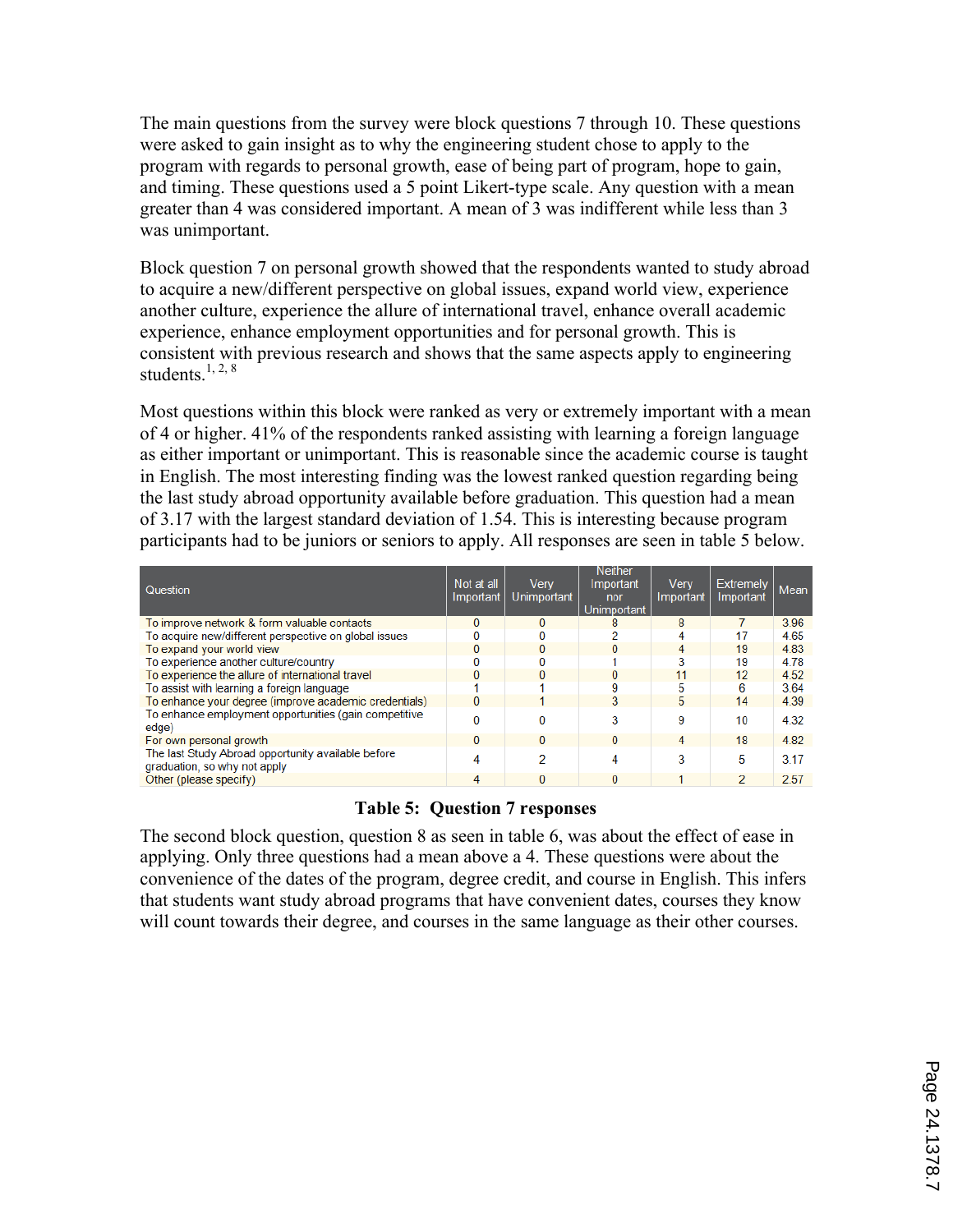| Question                                                                  | Not at all<br>Important | Very<br>Unimportant | <b>Neither</b><br>Important<br>nor<br><b>Unimportant</b> | Verv<br>Important | <b>Extremely</b><br>Important | Mean |
|---------------------------------------------------------------------------|-------------------------|---------------------|----------------------------------------------------------|-------------------|-------------------------------|------|
| Ease of not having to find your own study abroad opportunity              | 4                       | 2                   | b.                                                       | 8                 | 4                             | 3.26 |
| Ease in signing up, registering, enrolling                                |                         |                     |                                                          | 13                |                               | 3.78 |
| Monetary aspects were easy/easier than other opportunities                |                         | o                   | 11                                                       | 3                 | 5                             | 3.30 |
| Dates of the trip were convenient/ more convenient than others            |                         |                     |                                                          |                   | 12                            | 4.32 |
| Ease of knowing the course was already accepted as<br>Stevens/UofA credit |                         | 0                   |                                                          | 8                 | 12                            | 4.22 |
| Ease of traveling with a group (i.e. not alone)                           |                         | 3                   |                                                          |                   | 6                             | 3.61 |
| Ease of staying in a hotel with others you know                           |                         | 3                   |                                                          | 4                 | 5                             | 3.30 |
| Ease of taking a class in English as a study abroad option                |                         |                     |                                                          | в                 | 12                            | 4.30 |
| Other (please specify)                                                    |                         |                     | 3                                                        |                   |                               | 2.86 |

#### **Table 6: Question 8 responses**

Block question 9 was very similar to block question 7 and produced the expected results consistent with other research. All questions resulted with a mean above 4, as seen in table 7.

| Question                                                | Not at all<br>Important | Verv<br>Unimportant | Neither<br>Important<br>nor<br>Unimportant | <b>Very</b><br>Important | <b>Extremely</b><br>Important | Mean |
|---------------------------------------------------------|-------------------------|---------------------|--------------------------------------------|--------------------------|-------------------------------|------|
| Creative problem solving experience                     |                         |                     | ь                                          |                          | 10 <sup>1</sup>               | 4.13 |
| Self confidence/personal growth                         |                         |                     |                                            |                          | 13                            | 4.48 |
| Getting more comfortable with unfamiliar situations     |                         | 0                   |                                            | 9                        | 14                            | 4.61 |
| Adaptability in culturally diverse environments         |                         |                     |                                            | я                        | 15                            | 4.65 |
| Awareness of global economies                           |                         | 2                   |                                            | 6                        | 14                            | 4.39 |
| Improved communication skills                           |                         |                     |                                            | 9                        | 13                            | 4.52 |
| Long lasting international friendships/contacts/network |                         | 0                   |                                            | 11                       |                               | 4.09 |
| Simple knowledge of another culture/language            |                         |                     |                                            | 10                       | 10                            | 4.30 |
| Other (please specify)                                  |                         | $\Omega$            |                                            |                          | 3                             | 3.00 |

### **Table 7: Question 9 responses**

The final block question, question 10, regarded timing of the program with respect to other opportunities. The results of this question showed that respondents felt it was important for the timing of the program to allow for work opportunities. This infers that being able to work and study abroad is critical to engineering students participating in study abroad. All responses can be seen in table 8 below.

| Question                                                                          | Not at all<br>Important | Verv<br>Unimportant | Neither<br>Important<br>nor<br><b>Unimportant</b> | Verv<br>Important | <b>Extremely</b><br>Important | Mean |
|-----------------------------------------------------------------------------------|-------------------------|---------------------|---------------------------------------------------|-------------------|-------------------------------|------|
| Dates of the trip allowed me to be with my family the remainder<br>of the summer  | 3                       |                     | 9                                                 | 4                 |                               | 3.10 |
| Dates of the trip allowed me to work the rest of the summer                       |                         | 0                   |                                                   |                   | 13                            | 4.35 |
| Dates of the trip allowed me to take other classes the remainder<br>of the summer | 4                       |                     | 5                                                 | 4                 | 5                             | 3.26 |
| Dates of the trip allowed me to travel the rest of the summer                     |                         | ≘                   | R                                                 | 4                 |                               | 3.10 |
| Dates of the trip played no role in wanting to attend TG 421-Italy                | 9                       |                     | 5                                                 |                   |                               | 2.00 |
| Other (please specify)                                                            | 4                       |                     |                                                   |                   |                               | 2.00 |

# **Table 8: Question 10 responses**

The final survey question was an open response question on the main reason the engineering student chose to apply to the Italy program. This agreed with experts' findings, but shows which of the many items were critical for successful study abroad opportunities for engineers. This study therefore separates the trivial many from the critical few. Specifically, since engineers are only 5% of the entire US population, as students they may also have specific/different items that are more important to them choosing study abroad options.<sup>6</sup> Therefore program content/material, timing, language and credit has to be considered and selected specifically for study abroad opportunities to be effective with engineering students.